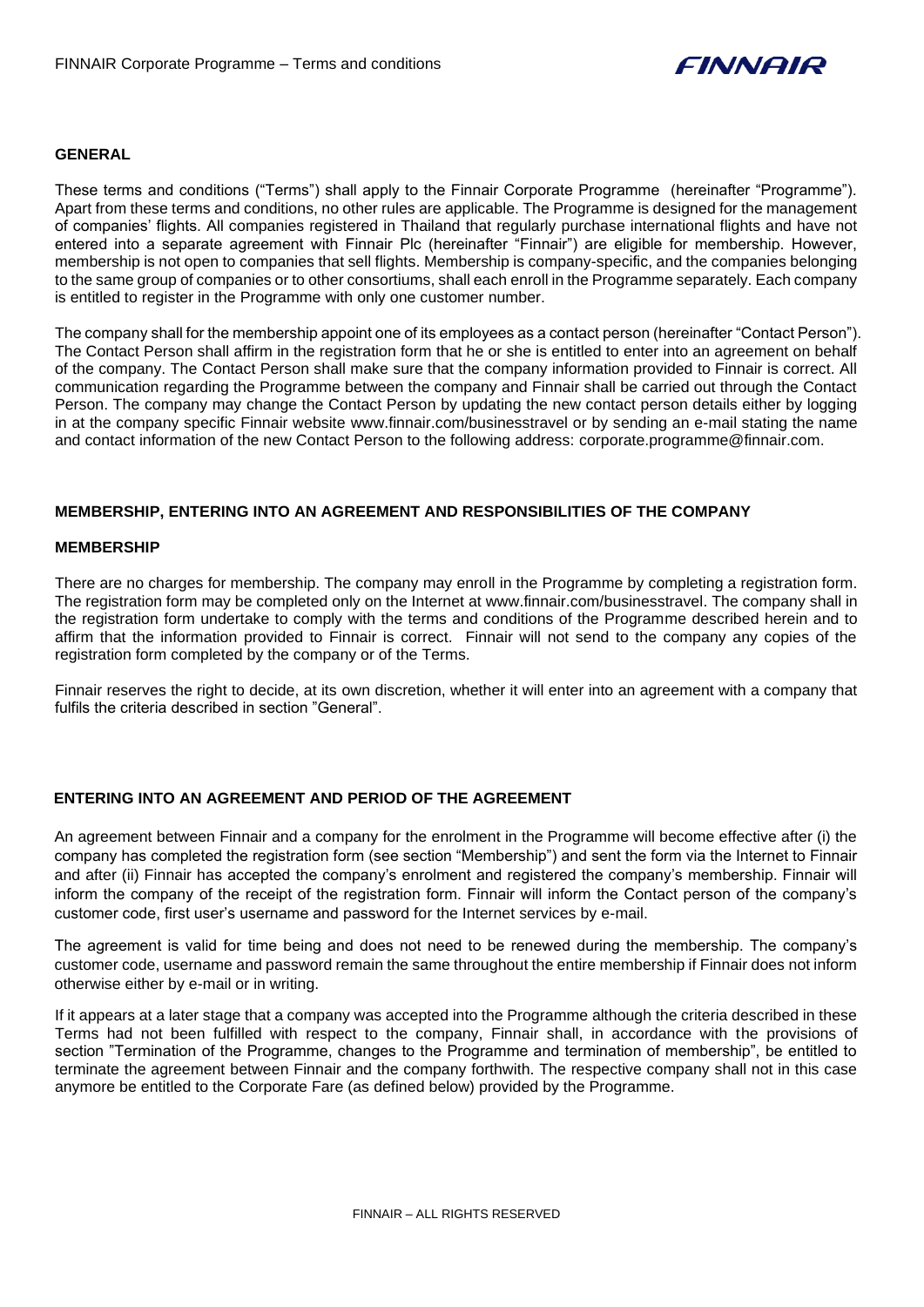

# **RESPONSIBILITIES OF THE COMPANY**

If the information regarding the company is not correct, or if there have been subsequent changes in the information, the company shall inform Finnair of the matter either by logging in on the Finnair Corporate homepage and updating the company specific info or by sending e-mail to the following address: corporate.programme@finnair.com.

In addition, the company shall keep itself informed of any changes made to the Terms and the Programme. Finnair will inform the member companies on the Internet about the changes.

#### **RIGHTS OF THE COMPANY**

## **RIGHT FOR THE DISCOUNTED CORPORATE FARE**

When entering into the Programme, the company has the possibility to take into use a special, upfront discounted fare (hereinafter "Corporate Fare").

## **DISCOUNTED CORPORATE FARE ON INTERNATIONAL FLIGHTS**

The discount is given from Finnair's international scheduled flights; the ticket must show Finnair's airline code AY as the operating carrier of the flight. The discount is also given from flights operated by Finnair's code-share partner airlines' flights, with certain exceptions.

No discount is given from Finnair's leisure flights. A Corporate Fare discounted return flight must always start and end in the same country.

The information on routes and booking classes eligible for the Corporate Fare can be found on Finnair's website at www.fnnair.com/businesstravel.

# **FOLLOW-UP OF TOTAL TRAVEL**

The company may follow the amount of revenue determining the total travel on the Internet at www.finnair.com/businesstravel after logging in, in the manner defined by Finnair on the Finnair Corporate Programme website. The company shall ensure that its user identification code and password are not disclosed to any external party. The monthly amounts for revenue determining the total travel shall be available for inspection after the flights have been registered under the company's customer number. The information concerning the revenue determining the total travel for a certain month shall be registered after approximately 30 days as from the end of the respective month. The reports will be based on respective flight dates.

Finnair reserves the right to remove from the customer number any flights that have been incorrectly registered under the customer number.

If the company feels that there is an error in the monthly amounts for the revenue determining the total travel registered under the customer number, the company shall inform Finnair of the defect by e-mail to corporate.programme@finnair.com within three (3) months as from the end of the respective month. If the company has not presented any claims within the above-described period, the company is considered to have accepted the registered revenue determining the total travel regarding the respective month. If Finnair and the company disagree on the amount of revenue determining the total travel, the company shall provide Finnair with the original booking references and ticket numbers as proof of the flights.

Total travel registered under the company's customer number may not be transferred to or combined with the customer number of another company.

The company may participate in only one program at a time; revenue determining the total travel may not be transferred from the company's customer number to another program.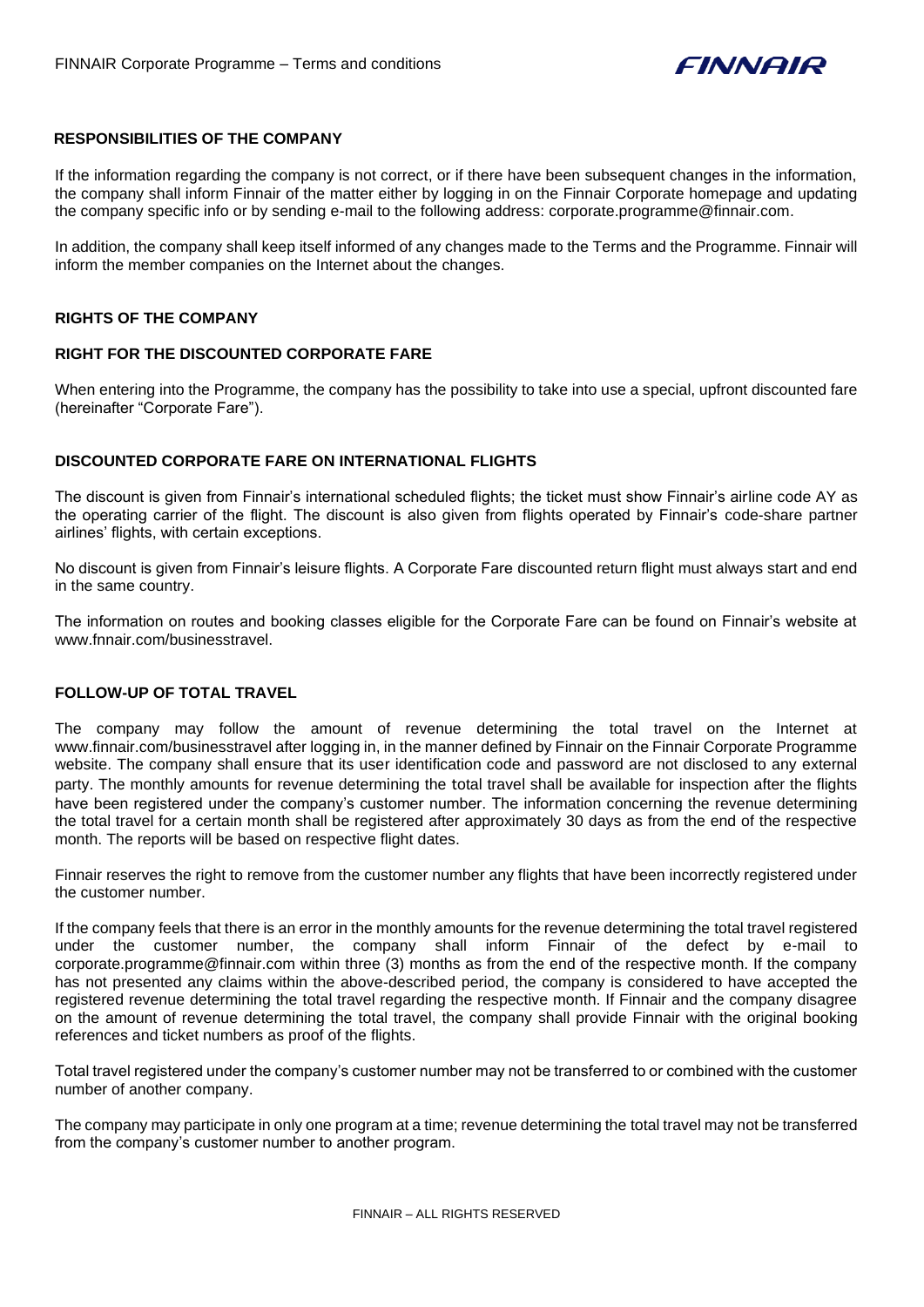

# **BOOKING FLIGHTS AND PURCHASING OF TICKETS**

The previously defined Corporate Fare is available through Finnair's Corporate Programme Internet service at www.finnair.com/businesstravel and in the travel agency the customer has defined when entering into the Programme. When booking and purchasing tickets online at www.finnair.com/businesstravel the customer must log in by using a username and a password. The company is responsible for storing the user ID and password appropriately. The company shall ensure that its user identification code and password are not disclosed to any external party.

Finnair is not responsible for any damage or other losses arising to the company or a third party from the misuse of the user ID or password.

All Finnair's published fare types as well as other separately defined fare types are available for purchase via the Programme's Internet booking service. All the fare rules are available at www.finnair.com while making a booking and purchasing a ticket. Conditions are available at www.finnair.com.

# **TERMINATION OF THE PROGRAMME, CHANGES TO THE PROGRAMME AND TERMINATION OF MEMBERSHIP**

# **TERMINATION OF THE PROGRAMME**

Finnair may at any time discontinue the Programme or replace the Program with another program by informing the member companies of the matter by e-mail, on the Internet or in writing at least ninety (90) days before the termination of the Program or before the replacement of the Program with another program.

If the Program is discontinued, the previously mentioned Corporate Fare is available through www.finnair.com and in the customer's travel agency to a date specified by Finnair, however the fare will be available at least for thirty (30) days after the announcement of discontinuing of the Program. If the Program is replaced with another program, the previously mentioned Corporate Fare is available through www.finnair.com and in the customer's travel agency to a date specified by Finnair, however the fare will be available at least for thirty (30) days after the announcement of replacing of the Program.

If the Program is replaced with another program, Finnair shall not be liable to pay any damages to the member companies regarding losses possibly incurred by the member companies as a result of the transfer.

# **TERMINATION OF THE AGREEMENT**

Finnair shall be entitled to terminate the agreement as regards the membership of a certain company at any time by providing a notice by e-mail or in writing to the respective member company at least ninety (90) days prior to the termination date.

Finnair shall be entitled to terminate the agreement as regards the membership of a certain company at any time with immediate effect if no eligible flights are registered under company's customer number for 12 consecutive months. Finnair shall notify respective member company of the termination thereof in writing.

The company shall be entitled to terminate the agreement as regards its membership at any time without any notice period by informing Finnair of the termination by e-mail to the following address: corporate.programme@finnair.com.

# **CANCELLATION OF THE AGREEMENT**

Finnair shall be entitled to terminate the agreement as regards the membership of a certain company at any time with immediate effect for a reason attributable to the respective company. Finnair shall in this case be entitled to keep the revenue registered under the company's customer number without prior notice and without obligation to pay any refunds or damages to the company. Finnair will inform the company either by e-mail or in writing of the termination of